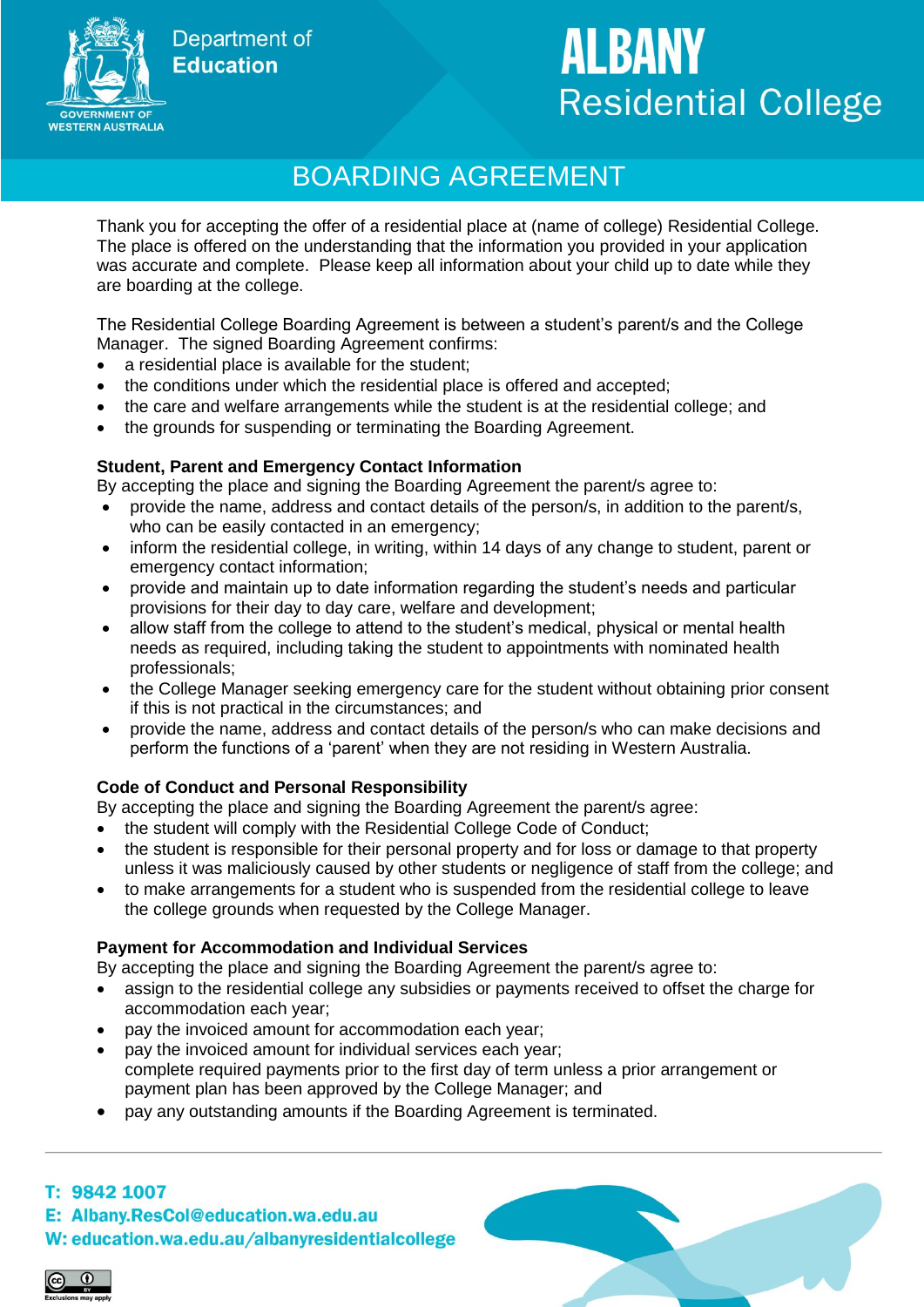#### **Responsibilities and Functions of the College Manager**

By offering the place and signing the Boarding Agreement the College Manager will:

- provide the student with accommodation and individual services each year;
- be responsible for the student's safety, care and welfare while the student is under the care and control of staff from the college;
- request parent consent prior to attending to the student's medical needs or health condition;
- seek emergency care for the student without obtaining prior consent from the parent/s if this is not practical in the circumstances;
- accept either payment of charges in full or by instalments before the agreed due date; and
- refund amounts paid in advance where the parent/s give 14 days' written advice that the student will leave the college and the Boarding Agreement will terminate.

#### **Suspending the Student or Terminating the Boarding Agreement**

The College Manager may suspend the student or terminate the Boarding Agreement if:

- the student does not enrol at the school specified in the Residential College Application;
- the student ceases to be enrolled at the school specified in the Application;
- the student breaches the Residential College Code of Conduct;
- the information in the Residential College Application is false or misleading; or
- the parent/s breach this Boarding Agreement.

#### *Suspending the student from the residential college*

If the student is suspended from the residential college, they are unable to reside at the residential college for the duration of the suspension.

The College Manager may suspend the student for up to 21 days if the student breaches the Residential College Code of Conduct. The student and the parent/s are unable to appeal the college manager's decision to suspend the student.

The College Manager will provide the student and the parent/s with written advice:

- that the student is suspended from the college and must leave the college grounds;
- of the reason for the suspension;
- of the date on which the suspension commences;
- of the date on which the suspension ends and the student can return to the college; and
- if applicable, that the Boarding Agreement may be terminated while the student is suspended.

#### *Terminating the Boarding Agreement*

To terminate the Boarding Agreement, the College Manager will provide the student and the parent/s with written advice:

- that the Boarding Agreement is terminated meaning a residential place will no longer be provided for the student;
- of the reason for the termination;
- of the date on which the termination becomes effective; and
- about how to request a review if they are not satisfied with the College Manager's decision to terminate the Boarding Agreement.

#### **\$300 Bond for a Residential Place**

Signing the Boarding Agreement means:

- the parent/s pay the bond to secure the residential place for the student;
- the College Manager retains the bond for duration of the Boarding Agreement;
- the bond may be used to compensate the residential college for any outstanding costs or repairing damage the student causes to college property; and
- the College Manager refunds the remaining bond if the Boarding Agreement is terminated.